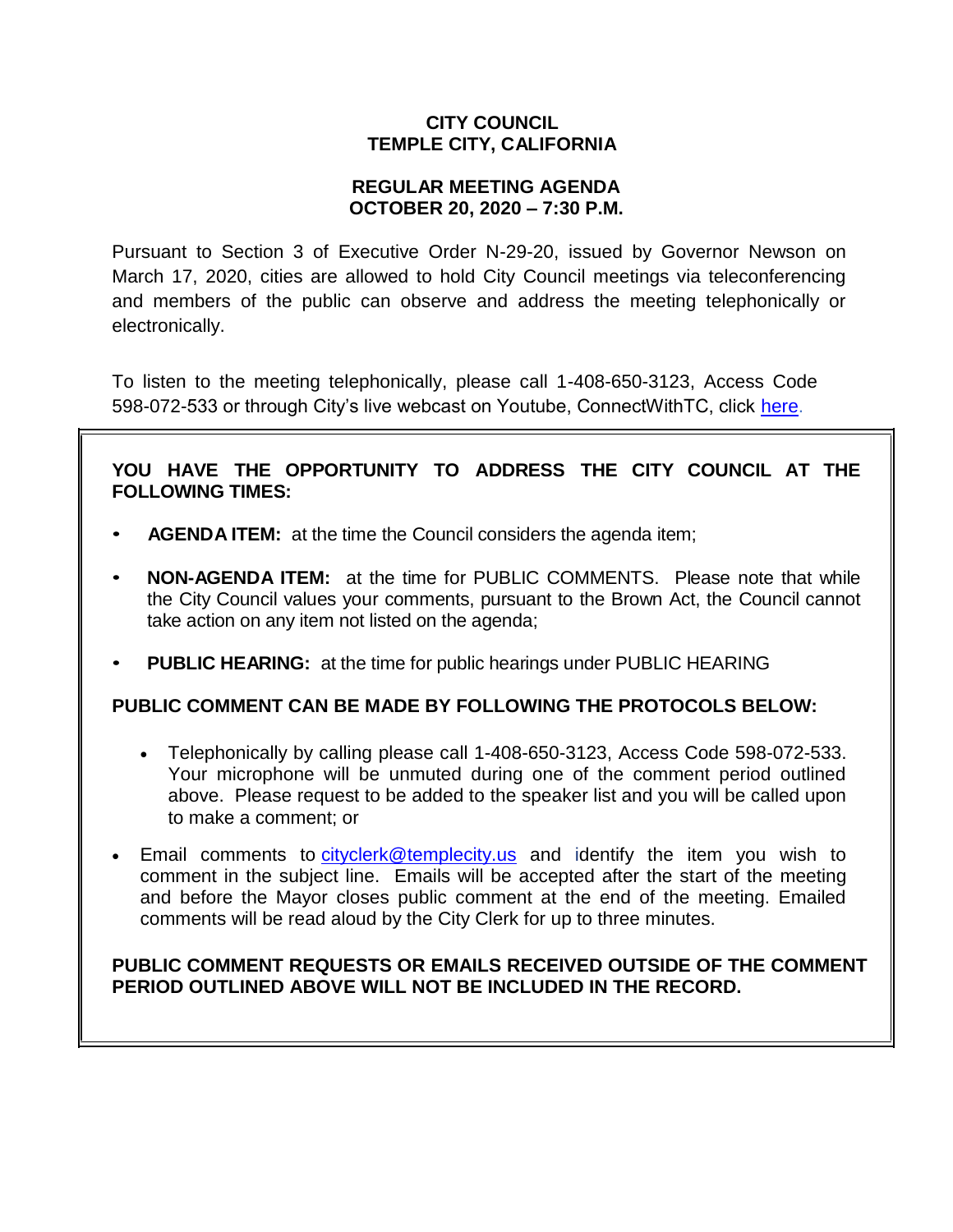City Council Agenda October 20, 2020 Page 2 of 8

#### **1. CALL TO ORDER** – Mayor Chavez

**2. ROLL CALL** – Councilmember Man, Sternquist, Vizcarra, Yu, Chavez

## **3. INVOCATION**

#### **4. PLEDGE OF ALLEGIANCE**

#### **5. CEREMONIAL MATTERS – PRESENTATIONS**

#### **6. PUBLIC COMMENTS ON ITEMS NOT LISTED ON THE AGENDA**

The City Council will now hear public comments regarding items **not listed** on the agenda. The procedure to address the City Council is highlighted on the first page of this agenda. This section is limited to 30 minutes total.

#### **7. CONSENT CALENDAR**

All Consent Calendar items may be approved in a single motion as recommended unless removed for further discussion. If members of the City Council or persons in the audience wish to discuss any matters listed on the Consent Calendar, please address them at this time.

Recommendation: Approve Items A through J per recommendations.

#### A. [APPROVAL](https://ca-templecity.civicplus.com/DocumentCenter/View/15210/03-7A_CCM---2020-10-06-Regular) OF MINUTES

The City Council is requested to review and approve the Minutes of the Regular City Council Meeting of October 6, 2020.

Recommendation: Approve.

## B. [FIRST AMENDMENT TO THE MASTER AGREEMENT WITH TEMPLE CITY](https://ca-templecity.civicplus.com/DocumentCenter/View/15211/04-7B_Camellia-Festival-Master-Agreement-First-Amendment_2020-10-20_Staff-Report---Final)  [CAMELLIA FESTIVAL](https://ca-templecity.civicplus.com/DocumentCenter/View/15211/04-7B_Camellia-Festival-Master-Agreement-First-Amendment_2020-10-20_Staff-Report---Final)

The City Council is requested to approve the First Amendment to the Master Agreement with Temple City Camellia Festival extending the term of the agreement for another three years.

Recommendation:

- 1. Review and approve the First Amendment to the Master Agreement (Attachment "A") with the Temple City Camellia Festival (TCCF); and
- 2. Authorize the City Manager to execute the First Amendment with TCCF.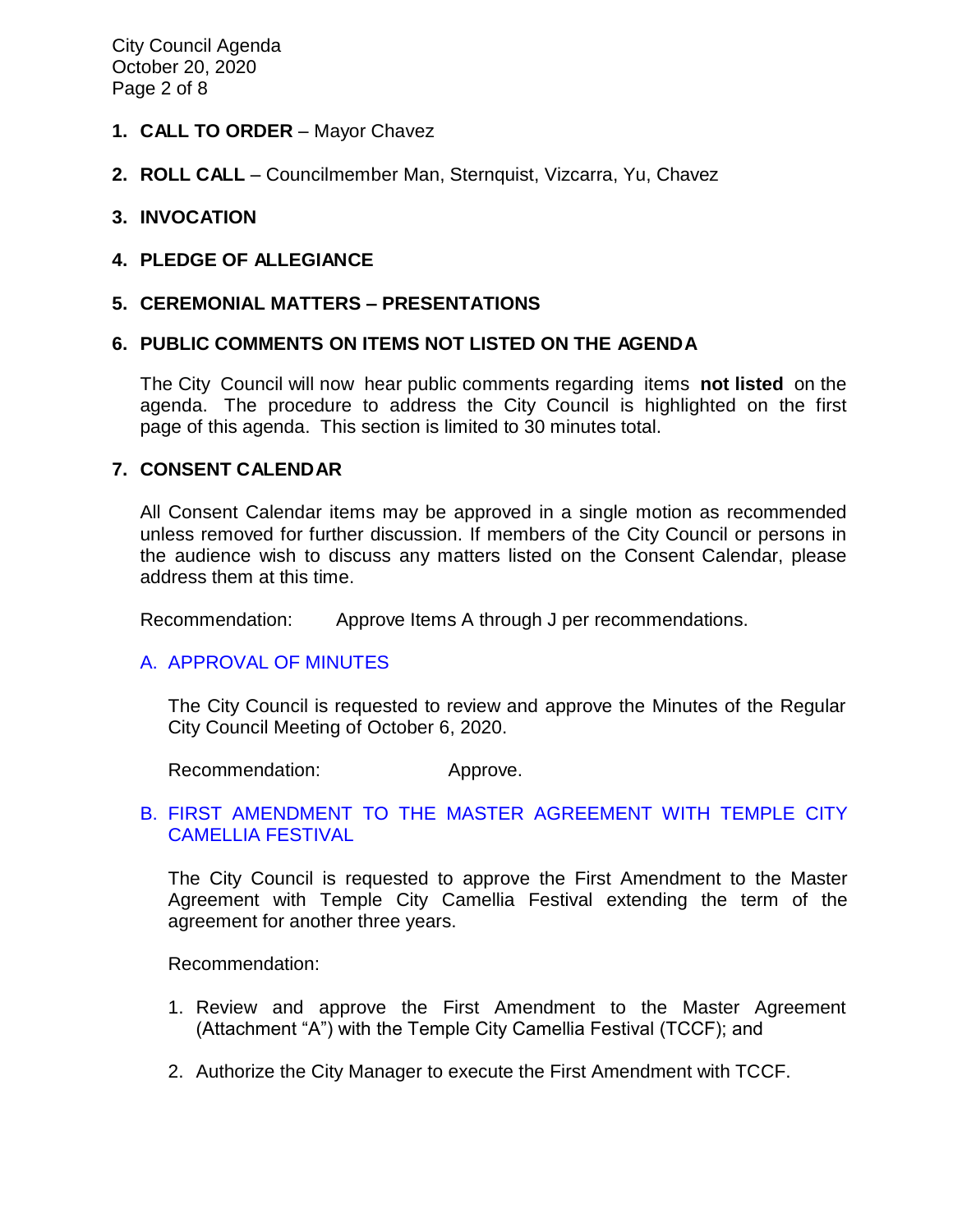#### C. [FINAL SUBDIVISION MAP APPROVAL FOR PARCEL MAP NO. 82704, A FLAG](https://ca-templecity.civicplus.com/DocumentCenter/View/15227/05-7C_Final-Map-Approval_PL-19-1850-Final-Map-10051-Olive-St-flag-lot_w-attachment)  [LOT SUBDIVISION AT 10051 OLIVE STREET](https://ca-templecity.civicplus.com/DocumentCenter/View/15227/05-7C_Final-Map-Approval_PL-19-1850-Final-Map-10051-Olive-St-flag-lot_w-attachment)

City Council approval of the final map will allow the developer to obtain the building permits and start the construction of a new single-family house on each new parcel.

Recommendation:

- 1. Review and approve the final subdivision map for Parcel Map No, 82704; and
- 2. Authorize the City Clerk to certify Tract Map No. 82704.

## D. [SECOND READING AND ADOPTION OF ORDINANCE NO. 20-1047, SERIES A](https://ca-templecity.civicplus.com/DocumentCenter/View/15201/06-7D_Series-A-Ordinance_Staff-Report_2nd-Reading-sr-edits_final)  [CODE AMENDMENTS OF TITLE 9 \(ZONING REGULATIONS\), CHAPTER 1](https://ca-templecity.civicplus.com/DocumentCenter/View/15201/06-7D_Series-A-Ordinance_Staff-Report_2nd-Reading-sr-edits_final)  [\(ZONING CODE\)](https://ca-templecity.civicplus.com/DocumentCenter/View/15201/06-7D_Series-A-Ordinance_Staff-Report_2nd-Reading-sr-edits_final)

The City Council is requested to waive further reading and adopt Ordinance No. 20-1047 amending definitions and sections that contain ambiguities, omissions, or reference errors in Series A, Title 9, Chapter 1 of zoning code regulations.

Recommendation: Waive further reading and adopt Ordinance No. 20-1047, Series A Code Amendments of Title 9 (Zoning Regulations), Chapter 1 (Zoning Code).

## E. [COMMUNITY PRESERVATION POLICY ON ENFORCING PROHIBITIONS ON](https://ca-templecity.civicplus.com/DocumentCenter/View/15202/07-7E_Code-Compliance-for-washing-machine-and-dryer_)  [EXTERIOR WASHING MACHINES AND DRYERS](https://ca-templecity.civicplus.com/DocumentCenter/View/15202/07-7E_Code-Compliance-for-washing-machine-and-dryer_)

City Council is requested to adopt a policy which would direct community preservation staff to refrain from enforcing Section 9-1N-6.D for a period of two years.

Recommendation: Adopt a policy directing community preservation staff to refrain for a period of two years from enforcing Section 9-1N-6.D of Temple City Municipal Code which states "all washing machines and dryers must be located within the main dwelling or accessory structure" as against existing violations of the section. The section would be enforced for new proposals to locate such appliances outside.

## F. [CITY HOMELESS PLAN DEVELOPMENT UPDATE](https://ca-templecity.civicplus.com/DocumentCenter/View/15203/08-7F_City-Based-Homelss-Plan_final_Staff-Report_final-with-attachments)

The City Council is requested to receive an informational update on the progress of the homeless plan development, findings from the consultant's existing conditions memo, and next steps.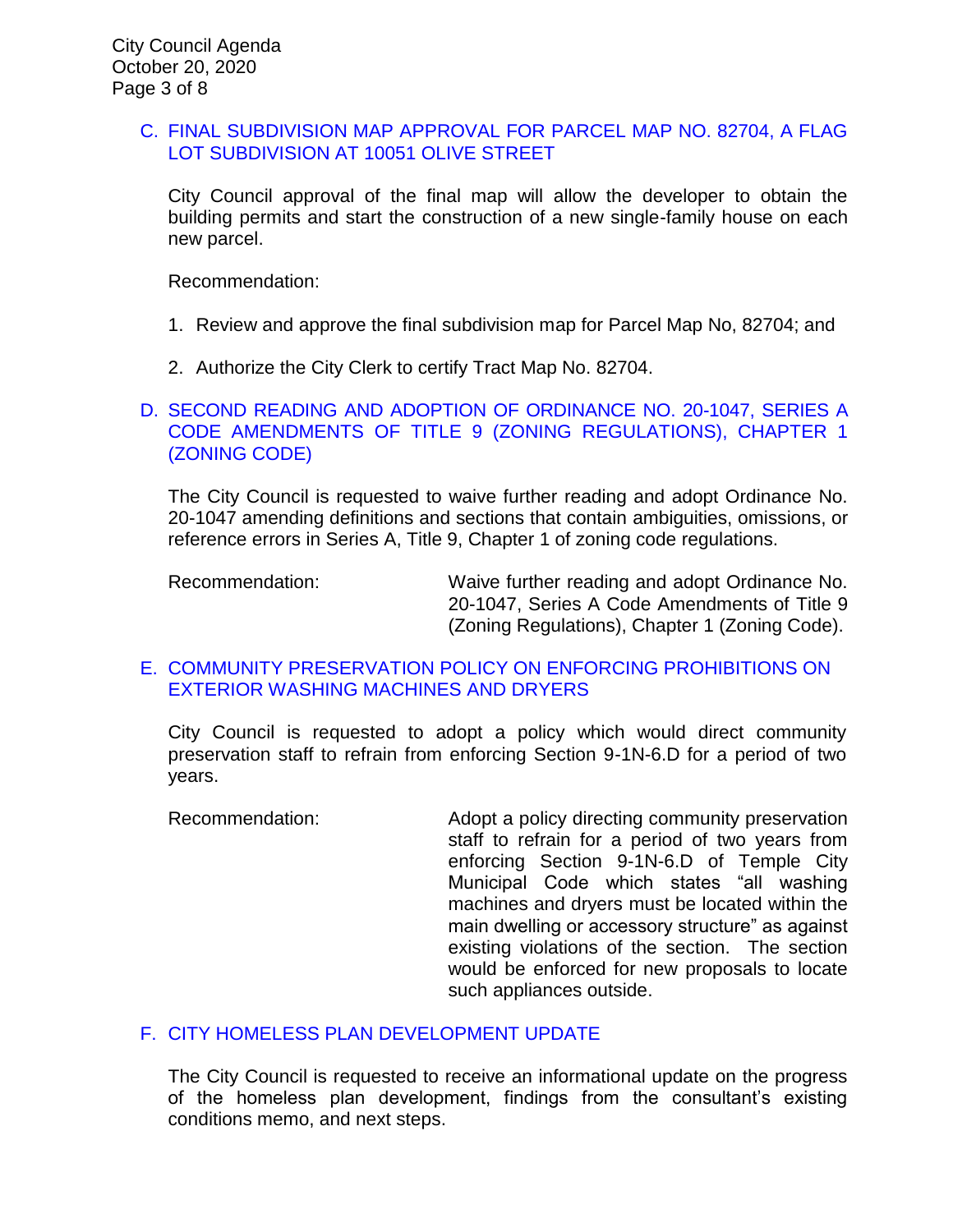Recommendation: Receive and file the informational update.

## G. [CONSOLIDATION OF THE CITY'S 457\(B\) PLAN RECORD-KEEPING](https://ca-templecity.civicplus.com/DocumentCenter/View/15204/09-7G_457b-Deferred-Compensation_Staff-Report_final-with-attachments)  [PLATFORMS FROM TWO DIFFERENT PROVIDERS TO A SINGLE RECORD-](https://ca-templecity.civicplus.com/DocumentCenter/View/15204/09-7G_457b-Deferred-Compensation_Staff-Report_final-with-attachments)[KEEPING PLATFORM WITH EMPOWER](https://ca-templecity.civicplus.com/DocumentCenter/View/15204/09-7G_457b-Deferred-Compensation_Staff-Report_final-with-attachments)

Under the California State Constitution, Article XVI Section 17, government entities that sponsor a 457(b) have fiduciary responsibilities to ensure the operation and investment of the public retirement plan is for the exclusive purpose of providing benefits to participants and beneficiaries.

Recommendation:

- 1. Adopt Resolution No. 20-5494 approving the consolidation of the current two 457(b) deferred compensation plan record-keepers to a single record-keeping platform with Empower effective December 2020.
- 2. Authorize the City Manager, as the City's Plan Administrator, to execute the necessary agreements in a form acceptable to the City Attorney.

# H. [FUNDING OF COMMUNITY DEVELOPMENT DIRECTOR POSITION AND](https://ca-templecity.civicplus.com/DocumentCenter/View/15205/10-7H_Staff-Report-CD-Director)  [DEFUNDING PLANNING MANAGER POSITION](https://ca-templecity.civicplus.com/DocumentCenter/View/15205/10-7H_Staff-Report-CD-Director)

Organizationally it is important to have a director position to plan, direct, manage and oversee the Community Development (CD) department. Therefore, it is recommended that the City Council fund the CD Director position and defund the Planning Manager resulting in no additional full-time position.

Recommendation:

- 1. Approve the funding for a Community Development Director position and defund the Planning Manager position; and
- 2. Approve an appropriation of \$7,265 to the General Fund to reflect the increased salary costs arising from the adjustment in position being funded.

## I. [VISA CARD REPORT](https://ca-templecity.civicplus.com/DocumentCenter/View/15206/11-7I_Visa-Card-Report_Staff-Report-w-attachments)

The City Council is requested to receive and file the Visa Card Report.

Recommendation: Receive and file.

#### J. [ADOPTION OF RESOLUTION NO. 20-5495](https://ca-templecity.civicplus.com/DocumentCenter/View/15206/11-7I_Visa-Card-Report_Staff-Report-w-attachments) APPROVING PAYMENT OF BILLS [FOR FISCAL YEAR 2020-21](https://ca-templecity.civicplus.com/DocumentCenter/View/15206/11-7I_Visa-Card-Report_Staff-Report-w-attachments)

The City Council is requested to adopt Resolution No. 20-5495 authorizing the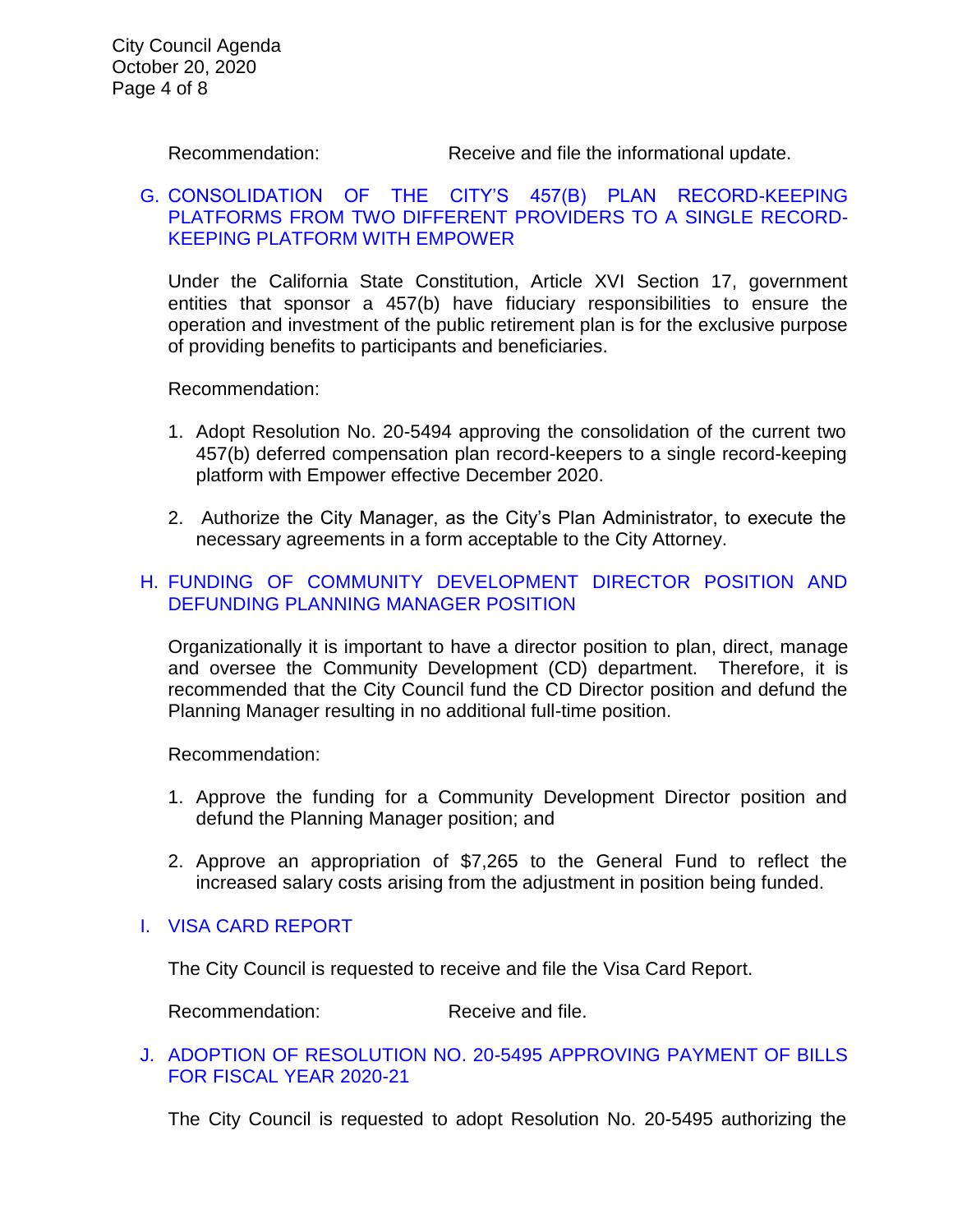City Council Agenda October 20, 2020 Page 5 of 8

payment of bills.

Recommendation: Adopt Resolution No. 20-5495.

## **8. PUBLIC HEARING**

A. [INTRODUCTION AND FIRST READING OF ORDINANCE NO. 20-1048](https://ca-templecity.civicplus.com/DocumentCenter/View/15207/12-8A_ADU-and-JADU_Staff-Report_final-with-attachments)  [AMENDING TITLE 9 \(ZONING REGULATIONS\), CHAPTER 1 \(ZONING CODE\),](https://ca-templecity.civicplus.com/DocumentCenter/View/15207/12-8A_ADU-and-JADU_Staff-Report_final-with-attachments)  [ARTICLE T \(SPECIAL USES\) OF THE TEMPLE CITY MUNICIPAL CODE \(TCMC\)](https://ca-templecity.civicplus.com/DocumentCenter/View/15207/12-8A_ADU-and-JADU_Staff-Report_final-with-attachments)  [FOR ACCESSORY DWELLING UNITS \(ADUS\) AND JUNIOR ACCESSORY](https://ca-templecity.civicplus.com/DocumentCenter/View/15207/12-8A_ADU-and-JADU_Staff-Report_final-with-attachments)  [DWELLING UNITS \(JADUS\)](https://ca-templecity.civicplus.com/DocumentCenter/View/15207/12-8A_ADU-and-JADU_Staff-Report_final-with-attachments)

City Council is requested to introduce for first reading Ordinance No. 20-1048 amending Title 9 (Zoning Regulations), Chapter 1 (Zoning Code), Article T (Special Uses) of the Temple City Municipal Code (TCMC) for Accessory Dwelling Units (ADUS) and Junior Accessory Dwelling Units (JADUS).

Presenter: Associate Planner

Recommendation:

- 1. Introduce for first reading by title only and waive further reading of Ordinance No. 20-1048 (Attachment "A"), amending Title 9, Chapter 1, Article T of the Temple City Municipal Code regarding the development standards for ADUs and JADUs; and
- 2. Schedule the second reading of Ordinance No. 20-1048 for November 4, 2020 meeting.

#### B. [INTRODUCTION AND FIRST READING OF ORDINANCE NO. 20-1049, \(POOL](https://ca-templecity.civicplus.com/DocumentCenter/View/15208/13-8B_Ordinance-20-1049-Pool-Maintenance-for-the-Reduction-of-Mosquito-Breeding_Staff-Report_final-with-attachment)  [MAINTENANCE FOR THE REDUCTION OF MOSQUITO BREEDING\)](https://ca-templecity.civicplus.com/DocumentCenter/View/15208/13-8B_Ordinance-20-1049-Pool-Maintenance-for-the-Reduction-of-Mosquito-Breeding_Staff-Report_final-with-attachment)

The proposed ordinance represents a region-wide effort to ensure that all the municipalities within the wider San Gabriel Valley have the same requirements and enforcement procedures related to maintenance of swimming pools.

Presenter: Presenter: Planning Management Analyst

Recommendation:

- 1. Introduce for first reading by title only and waive further reading of Ordinance No. 20-1049, Pool Maintenance for Vector Control; and
- 2. Schedule the second reading of Ordinance No. 20-1049 for November 4, 2020.
- **9. UNFINISHED BUSINESS – None**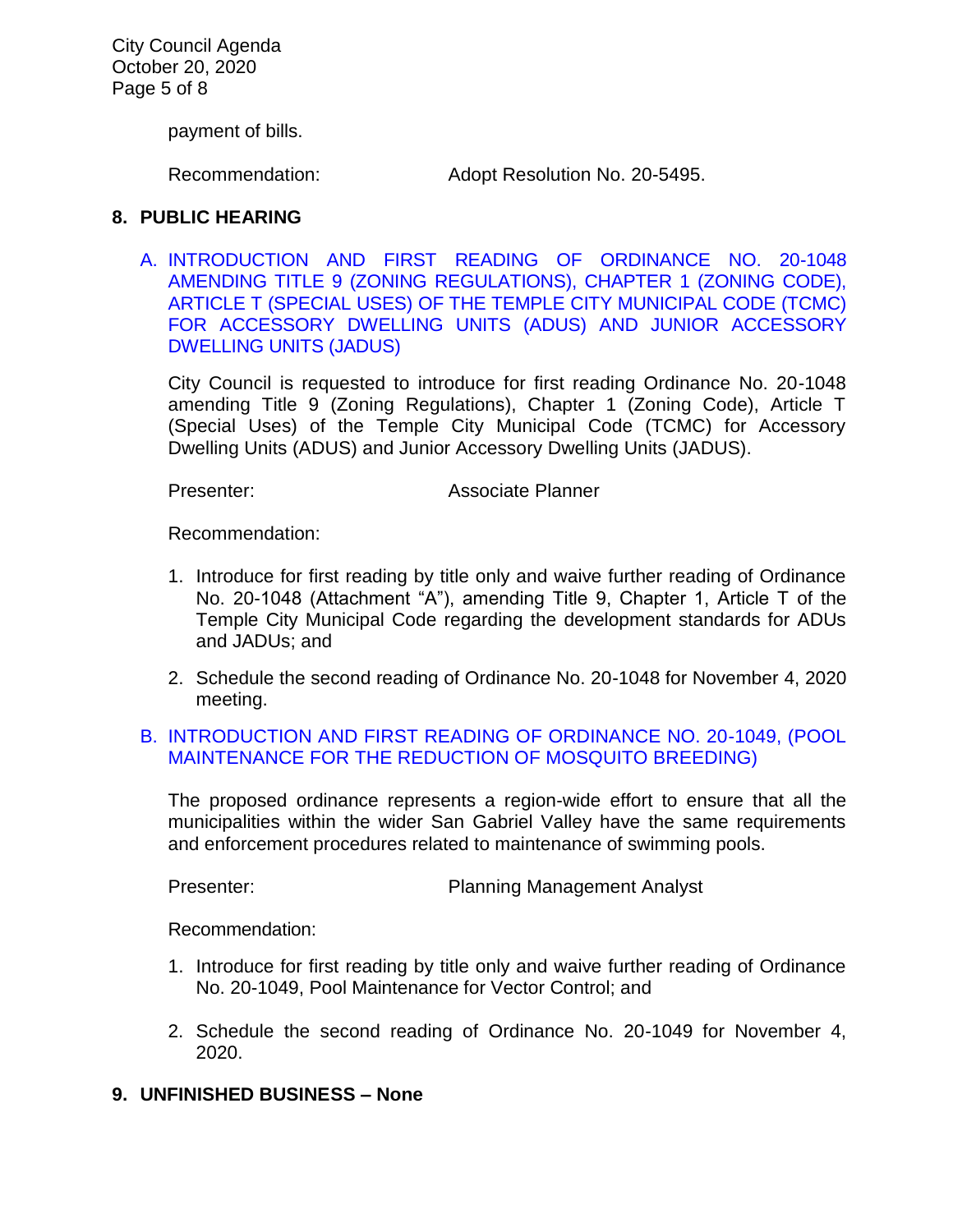#### **10. NEW BUSINESS**

## A. ORDINANCE 20-1038U – [MORATORIUM IN THE CROSSROADS SPECIFIC](https://ca-templecity.civicplus.com/DocumentCenter/View/15209/14-10A_Ordinance-20-1038U-Moratorium-in-the-Crossroads-Specific-Plan_Staff-Report_final-Greg-review) [PLAN, MU-C DISTRICT](https://ca-templecity.civicplus.com/DocumentCenter/View/15209/14-10A_Ordinance-20-1038U-Moratorium-in-the-Crossroads-Specific-Plan_Staff-Report_final-Greg-review)

The current moratorium in the MU-C zone of the Crossroads Specific Plan temporarily prohibits public market uses and the subdivision of parcels and tenant spaces. Since the moratorium was established, a state of emergency has been declared due to the COVID-19 pandemic. City Council is requested to provide direction to staff on additional research staff should perform to assist the City Council in making future land use decisions related to the moratorium.

Presenter: **Interim Community Development Director** 

Recommendation:

- 1. City Council is requested to provide direction to staff on additional research staff should perform to assist the City Council in making future land use decisions related to the moratorium adopted by Ordinance 20-1038U; and
- 2. Provide direction to staff on whether staff should:
	- A. Return with a formal recommendation on the enactment of the land use changes included in this report; or
	- B. Return with a formal extension of the present moratorium to allow for additional analysis of options and more certainty in the retail economy before a permanent decision is made.

## B. [GRANT FUNDING OPPORTUNITIES](https://ca-templecity.civicplus.com/DocumentCenter/View/15225/16-10B_Grant-Funding-Opportunities_Staff-Report_final-with-attachment)

City Council is requested to receive a presentation on potential grant funding sources.

Presenter: City Manager

Recommendation: Receive a presentation on available grant funding opportunities for new facilities and other improvements.

## **11. UPDATE FROM CITY MANAGER**

# **12. UPDATE FROM CITY ATTORNEY**

# **13. COUNCIL REPORTS REGARDING AD HOC OR STANDING COMMITTEE MEETINGS**

A. SCHOOL DISTRICT/CITY STANDING COMMITTEE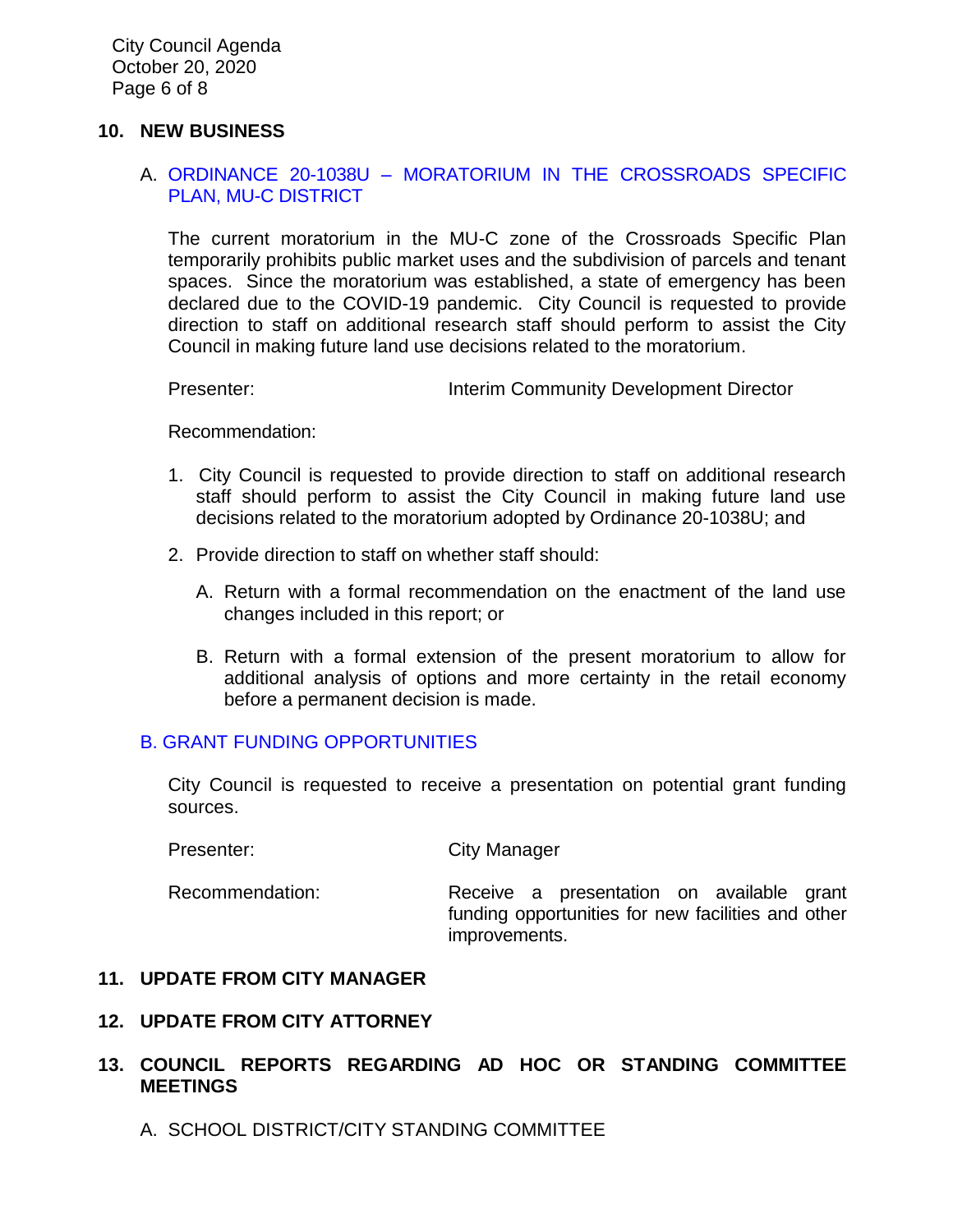(Councilmember Man and Mayor Chavez) – Formed 1/3/2012

- B. LAS TUNAS DOWNTOWN REVITALIZATION STANDING COMMITTEE (Mayor Chavez and Mayor Pro Tem Yu) – Formed 2/18/2014
- C. FUTURE DEVELOPMENT OF CITY PROPERTIES STANDING COMMITTEE (Mayor Pro Tem Yu and Councilmember Man) – Formed 2/18/2014
- D. AUDIT STANDING COMMITTEE (Mayor Chavez and Mayor Pro Tem Yu) – Formed 7/15/2014
- E. FACILITIES, PUBLIC WORKS, AND INFRASTRUCTURE STANDING COMMITTEE (Mayor Pro Tem Yu and Councilmember Man) – Formed 4/4/2017
- F. PRIMROSE PARK ART ELEMENT AD HOC (Councilmember Vizcarra and Mayor Pro Tem Yu) – Formed 5/19/20

## **14. COUNCIL ITEMS SEPARATE FROM THE CITY MANAGER'S REGULAR AGENDA**

- A. COUNCILMEMBER STERNQUIST
- B. COUNCILMEMBER VIZCARRA
- C. COUNCILMEMBER MAN
- D. MAYOR PRO TEM YU
- E. MAYOR CHAVEZ

## **15. ADDITIONAL PUBLIC COMMENTS ON ITEMS NOT LISTED ON THE AGENDA**

The City Council will now hear additional public comments regarding items not listed on the agenda. The procedure to address the City Council is highlighted on the first page of this agenda.

## **16. ADJOURNMENT**

CITY COUNCIL 7:30 P.M. OCTOBER 20, 2020 PARKS & RECREATION COMMISSION 7:30 P.M. OCOTBER 21, 2020 PLANNING COMMISSION 7:30 P.M. OCTOBER 27, 2020 TRANSPORTATION AND PUBLIC SAFETY 7:30 P.M. OCTOBER 28, 2020 **COMMISSION** 

Notice: Staff reports or other written documentation relating to each item of business of this Agenda are available for viewing on the City's website at